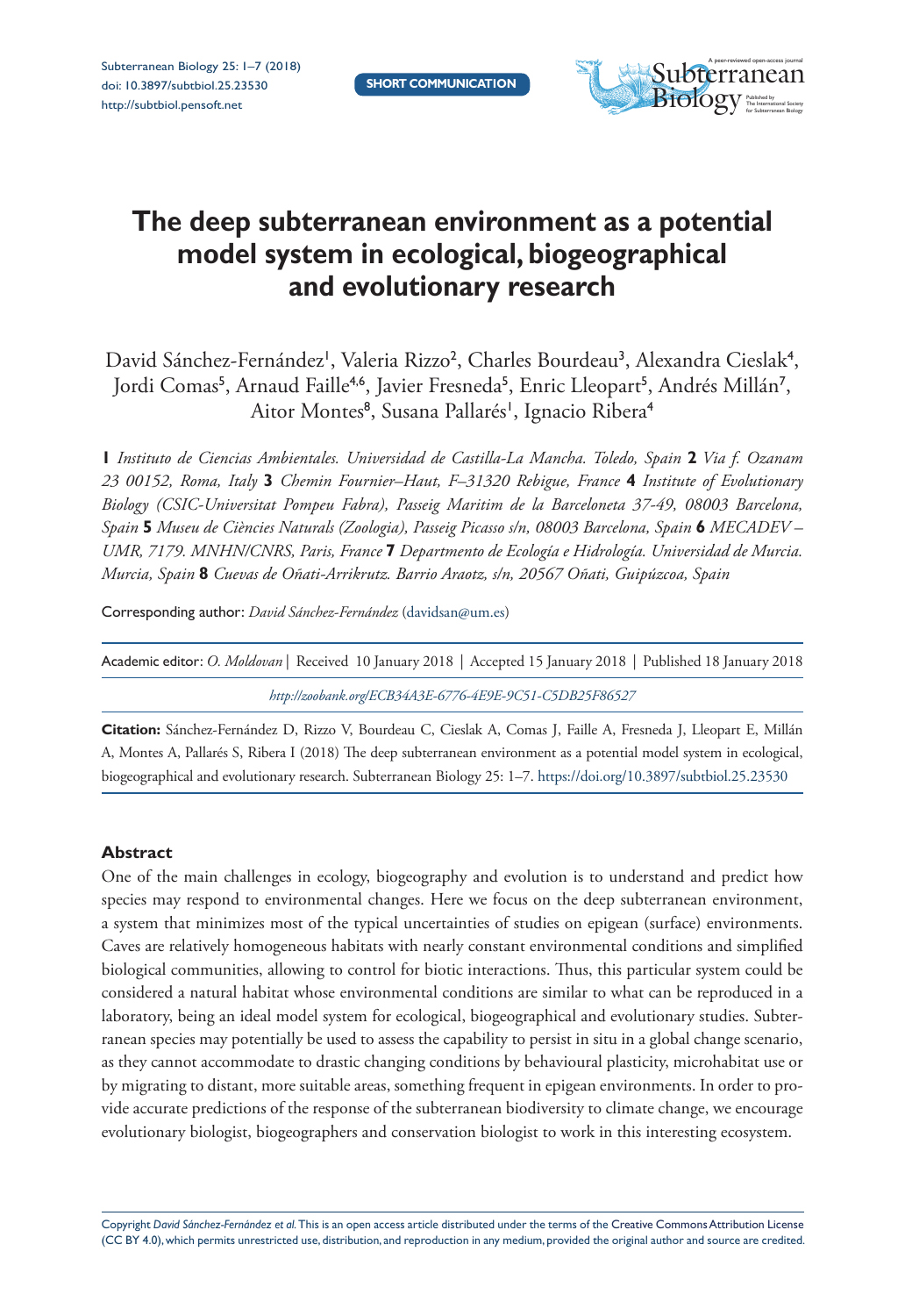#### **Keywords**

caves, climate change, subterranean biodiversity, thermal tolerance, persistence capability

One of the main challenges in ecology, biogeography and evolution is to understand and predict how species may respond to environmental alterations, especially in the context of global change. If we aim to develop effective management strategies, accurate predictions of species response are mandatory. These predictions will be more accurate as we can obtain more reliable estimates of species dispersal ability, biotic interactions and species fundamental niche (and its geographical projection, understood as potential distribution; see Soberón et al. 2005).

Species fundamental niches can be defined as the multidimensional spaces of scenopoetic variables, typically measured at coarse spatial resolutions and over broad geographic extents (Peterson et al. 2011), and they are commonly inferred exclusively from the current climatic conditions of the localities in which the species are known to occur. In practical terms, this means that the simple presence of a species in a cell grid of a certain dimension is related to some average characteristics of this cell grid.

It is widely recognized that there are many sources of uncertainty (both conceptual and methodological) when relating species ecological niche to the environmental conditions of their distributions (Jiménez-Valverde et al. 2008). Thus, it is assumed that the variables affecting species performance and distribution are known, that species are found in their optimal climatic niches, and what is more important, that these environmental conditions are homogeneous through the spatial units used (usually grid cells), ignoring both temporal (daily and often even seasonal) and spatial (micro-habitat) heterogeneity (Hannah et al. 2014, Klečková et al. 2014, Rezende et al. 2014). Consequently, both behavioural and phenological accommodation to different environmental conditions (Parmesan 2006, Sunday et al. 2014) are frequently ignored, assuming that organisms have no control over the conditions to which they are exposed (see Charmantier et al. 2008, Wong and Candolin 2015). Lastly, it is assumed that species occur at all locations where environmental conditions are favourable, likely overestimating dispersal capabilities and underestimating the influence of biotic interactions (Guisan and Thuiller 2005, Araújo and Luoto 2007, Jiménez-Valverde et al. 2008, Wiens et al. 2009).

Most of the research to date has been based on distributional data of vertebrate species (using grid cells at different spatial resolutions) from terrestrial ecosystems. However, all these assumptions should be questioned when we consider the great variety of environments that can co-occur in a spatial unit of typical dimensions (e.g. cells of 10×10 km), the importance of extreme or unusual rather than average conditions (Schoepf et al. 2015), the possibility to be exposed to different environmental conditions simply through behavioural adaptations and adjustments in microhabitat use (Visser and Both 2005), or the possibility of competitive exclusion of a species from an environmentally suitable area.

We would like here to bring attention to a system in which most of these uncertainties are minimised: the deep subterranean environment. Contrary to what happens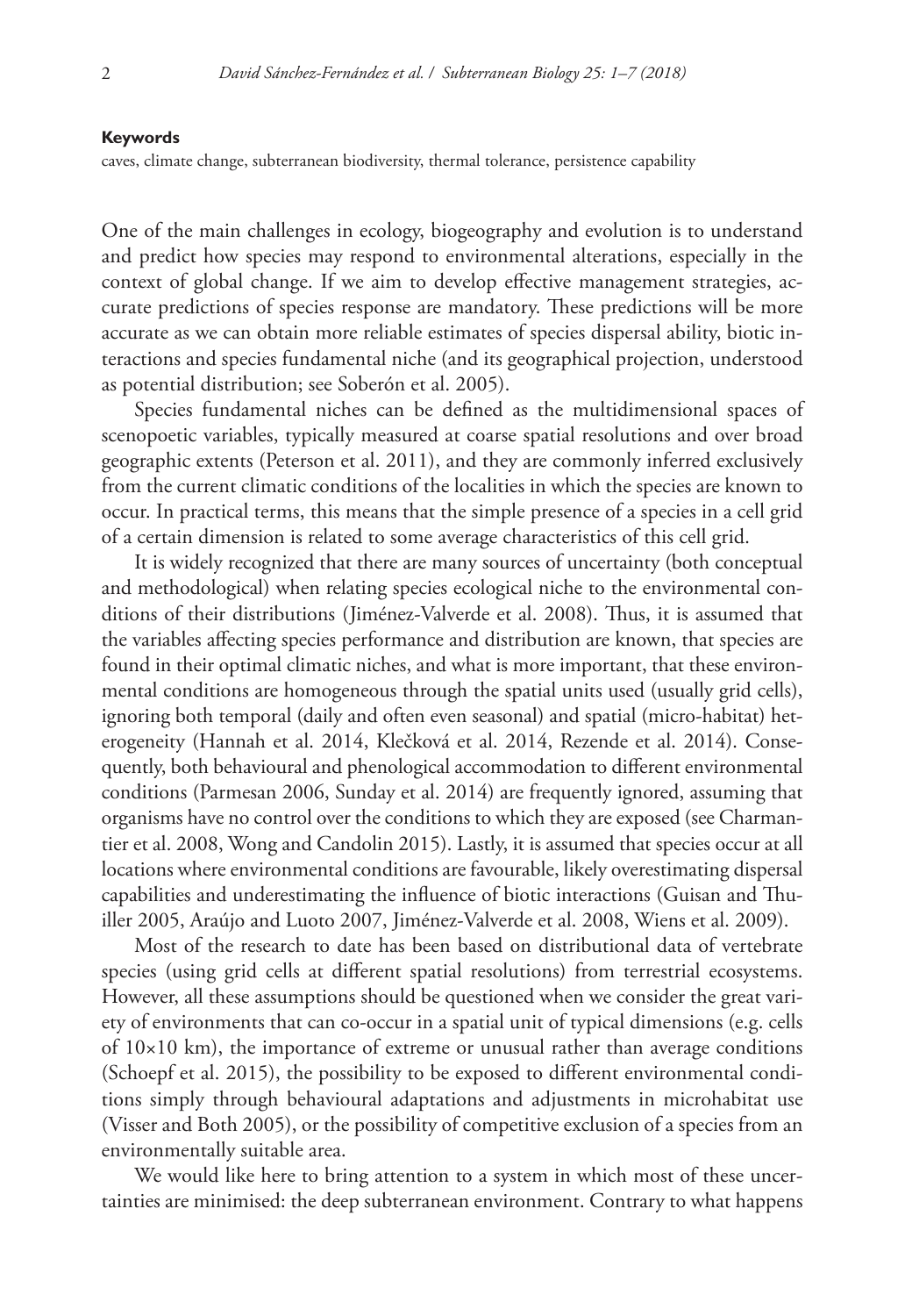in epigean (surface) environments, the range of variables affecting a species in this environment is very limited. The humidity in the deep parts of a cave is always near the saturation point and the temperature is relatively constant through the day and year, and what is more interesting, it can be easily (though approximately) estimated from the mean annual temperature of the surface (Jeannel 1926, Poulson and White 1969, Juberthie and Decu 1994, Culver and Pipan 2009). To obtain a numerical estimation of this relationship, even if very crude, we compiled records of temperature inside 59 caves (28 from the North-eastern Iberian Peninsula, Sánchez-Fernández et al. 2016, and 31 from the western Alps, Mammola et al. 2017) and compared these values with those obtained from raster with the Mean Annual Temperature of the surface at 0.08 degree spatial resolution cells from WORLDCLIM version 1.3 ([http://www.](http://www.worldclim.org) [worldclim.org](http://www.worldclim.org); Hijmans et al. 2005). We found that the temperature of the cave can be estimated with an average error of 1.90 °C using as only predictor the Mean Annual Temperature of the surface  $(r = 0.79, n = 59; p < 0.01;$  see Figure 1).

Compared with epigean habitats, most of the environmental conditions are also virtually homogeneous through all possible microhabitats within the deepest parts of a cave system, so small-scale spatial heterogeneity and the possibility of behavioural adjustments, phenotypic plasticity or adaptive evolution are limited. Mammola and Isaia (2016) studied the environmental niche of a subterranean spider (*Troglohyphantes vignai* Brignoli, 1971) during a year, concluding that although some minimal spatial climatic variation was detected, neither temporal nor spatial variation of the niche of this species was found through the year. Finally, caves harbour comparatively simple biological communities (Racovitza 1907, Culver and Pipan 2009, Cardoso 2012), which minimizes the additional complexity of biological interactions. Most highly specialized cave species have also a well-defined distribution, as they show low mobility and extremely narrow geographical ranges, which minimizes sampling uncertainties. In summary, and unlike in surface environments, here the real and accurate environmental conditions that species experience are known.

However, there are not only advantages in this study system. Subterranean species violate a key assumption especially relevant for biogeogeographical research: compared with epigean species, they show low dispersal abilities (Rizzo et al. 2013, 2017). Thus, they cannot be expected to occupy most of their suitable habitat, which means that they are then not in equilibrium with climatic conditions (see Svenning and Skov 2005, Sánchez-Fernández et al. 2012). In other words, in addition to climate, other factors (such as biotic interactions or limited dispersal) are important shaping their distributions. This situation could compromise biogeographical studies, especially those that are exclusively supported by species distribution models used for epigean fauna (but see Mammola et al. 2017, Mammola and Leroy in press). However, in some situations this drawback could be seen as an opportunity, as i) their low mobility could also favour more accurate estimates of the climatic conditions that species experience, allowing to include past climates to estimate species climatic niches, as current records can in most cases be considered to reflect ancient distributions (Sánchez-Fernández et al. 2016), and ii) as for most of these species dispersal to more suitable locations is not an option, the only pos-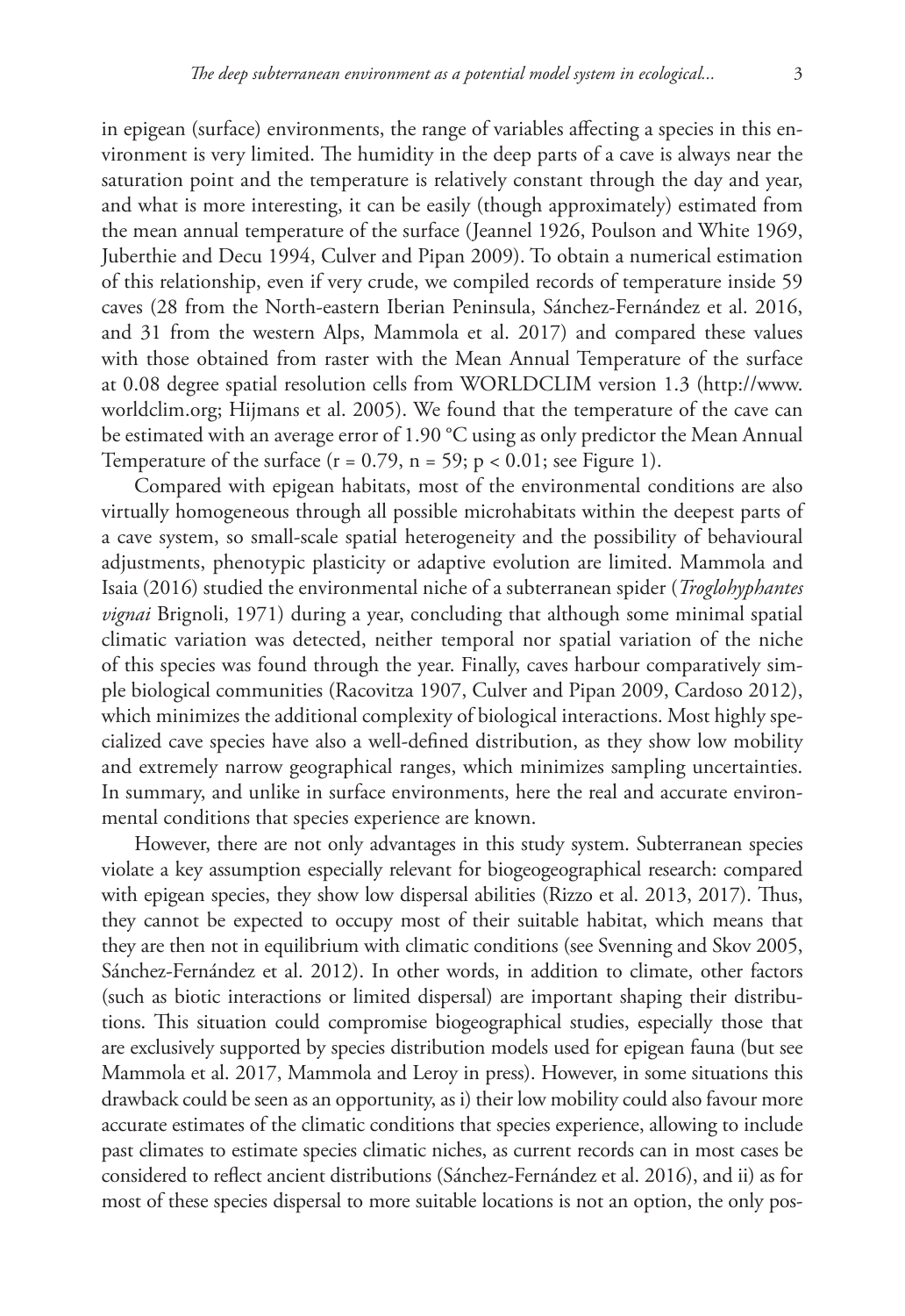

**Figure 1.** Relationship between the temperature inside the cave and the surface (Mean Annual Temperature (°C) of each pixel (0.08° cells).

sibility to cope with climate change is to persist in situ, so they can be used to estimate the capability of species to persist when facing climatic fluctuations. As an example, in a recent study Sánchez-Fernández et al. (2016) used the subterranean habitat to illustrate how traditional approaches to estimate species fundamental niche and potential distributions do not work for poor dispersing species. They make also a weak-up call on this issue, as these same methods have been applied (and are still being regularly applied) to many species for which dispersal ability or thermal tolerance are not known, but that they are assumed to disperse freely without any limit, and to be perfectly adapted to the temperatures they experience with their current distribution. We thus encourage biogeographers and conservation biologist to work in this interesting ecosystem in order to provide accurate predictions of the response of biodiversity to climate change.

Besides, other than to exemplify general principles, subterranean fauna is certainly of interest and value on its own, since it represents an often neglected but substantial part of our natural heritage. Although there is a general lack of knowledge of most subterranean groups worldwide, Culver and Holsinger (1992) estimated that there may be a total of 50,000 to 100,000 obligate subterranean species, with a high level of endemism (Gibert and Deharveng 2002). It is not surprising that biologists have long been fascinated by the peculiarities of typical subterranean organisms (e.g. Darwin 1859,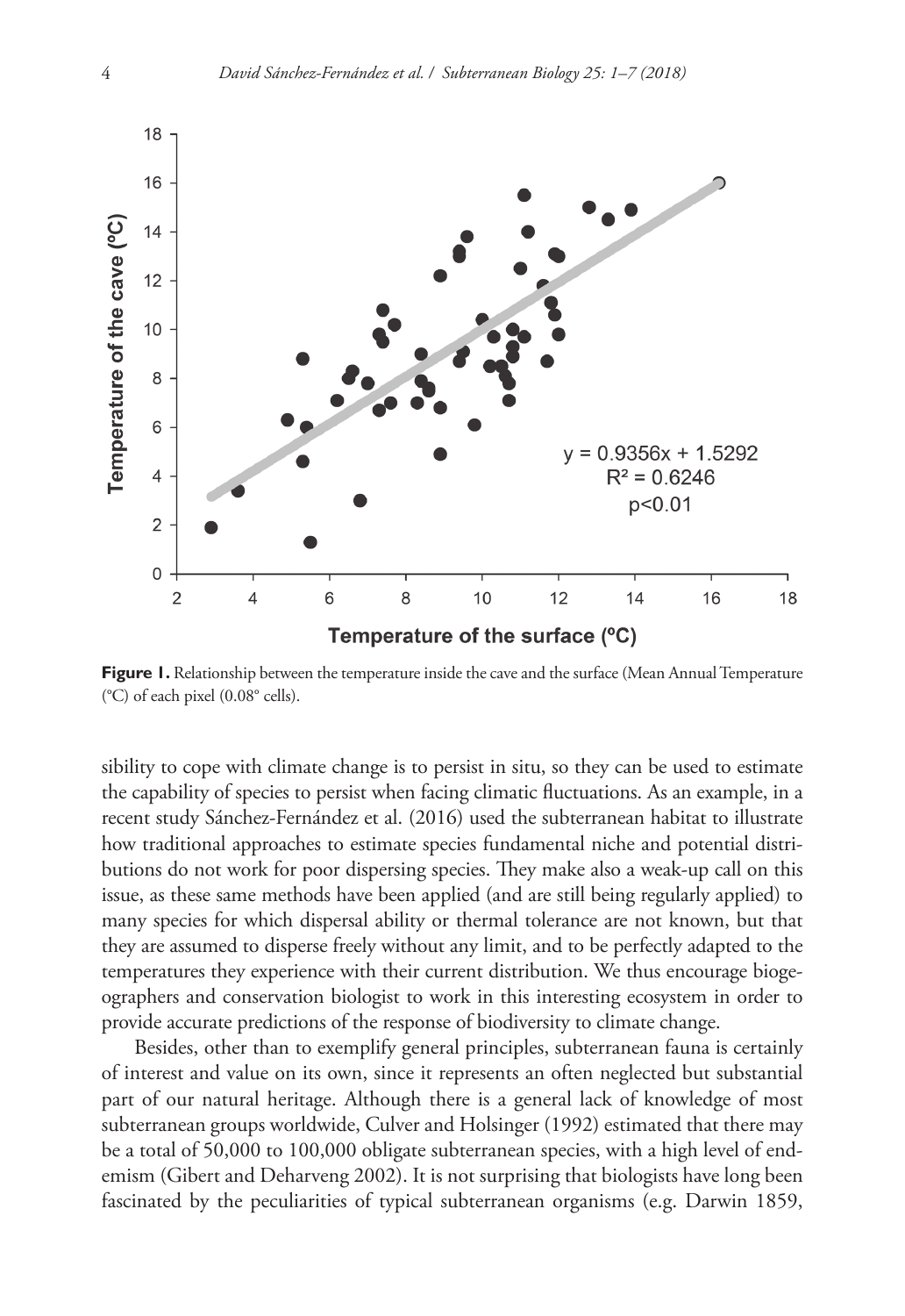Racovitza 1907, Jeannel 1943), as they show morphological, physiological, and lifehistory adaptations reflecting severe environmental constraints which result in an invaluable resource for evolutionary studies (Juan et al. 2010, Rohner et al. 2013). Thus, it is worth to note the interest of subterranean biodiversity also from a conservationist perspective. However, and in sharp contrast to its relevance, in conservation programs subterranean biodiversity is usually either neglected or protection measures are recommended based on misconceptions on the subterranean environment and a most incomplete knowledge of the biology of their species.

### **Acknowledgements**

DS-F was supported by a post-doctoral contract funded by Universidad de Castilla-La Mancha and the European Social Fund (ESF). This work was partly funded by two projects funded by the Spanish Ministry of Economy and Competitiveness (CGL2016-76995-P to DSF and CGL2016-76705-P to IR).

## **References**

- Araújo MB, Luoto M (2007) The importance of biotic interactions for modelling species distributions under climate change. Global Ecology and Biogeography 16: 743–753. [https://](https://doi.org/10.1111/j.1466-8238.2007.00359.x) [doi.org/10.1111/j.1466-8238.2007.00359.x](https://doi.org/10.1111/j.1466-8238.2007.00359.x)
- Cardoso P (2012) Diversity and community assembly patterns of epigean vs. troglobiont spiders in the Iberian Peninsula. International Journal of Speleology 41: 83–94. [https://doi.](https://doi.org/10.5038/1827-806X.41.1.9) [org/10.5038/1827-806X.41.1.9](https://doi.org/10.5038/1827-806X.41.1.9)
- Charmantier A, McCleery RH, Cole LR, Perrins C, Kruuk LE, Sheldon BC (2008) Adaptive phenotypic plasticity in response to climate change in a wild bird population. Science 320: 800–803.<https://doi.org/10.1126/science.1157174>
- Culver DC, Pipan T (2009) The biology of caves and other subterranean habitats. Oxford University Press, Oxford.
- Culver DC, Holsinger JR (1992) How many species of troglobites are there? National Speleological Society Bulletin 54: 79-80.
- Darwin C (1859) On the origin of species. John Murray, London.
- Gibert J, Deharveng L (2002) Subterranean ecosystems: a truncated functional biodiversity. BioScience 52: 473–481. [https://doi.org/10.1641/0006-3568\(2002\)052\[0473:SEATFB\]](https://doi.org/10.1641/0006-3568(2002)052%5B0473:SEATFB%5D2.0.CO;2) [2.0.CO;2](https://doi.org/10.1641/0006-3568(2002)052%5B0473:SEATFB%5D2.0.CO;2)
- Guisan A, Thuiller W (2005) Predicting species distribution: offering more than simple habitat models. Ecology Letters 8: 993–1009.<https://doi.org/10.1111/j.1461-0248.2005.00792.x>
- Hannah L, Flint L, Syphard A, Moritz MA, Buckley LB, McCullough IM (2014) Fine-grain Modeling of Species Response to Climate Change: Microrefugia, Holdouts and Stepping Stones. Trends in Ecology and Evolution 29: 390–397. [https://doi.org/10.1016/j.](https://doi.org/10.1016/j.tree.2014.04.006) [tree.2014.04.006](https://doi.org/10.1016/j.tree.2014.04.006)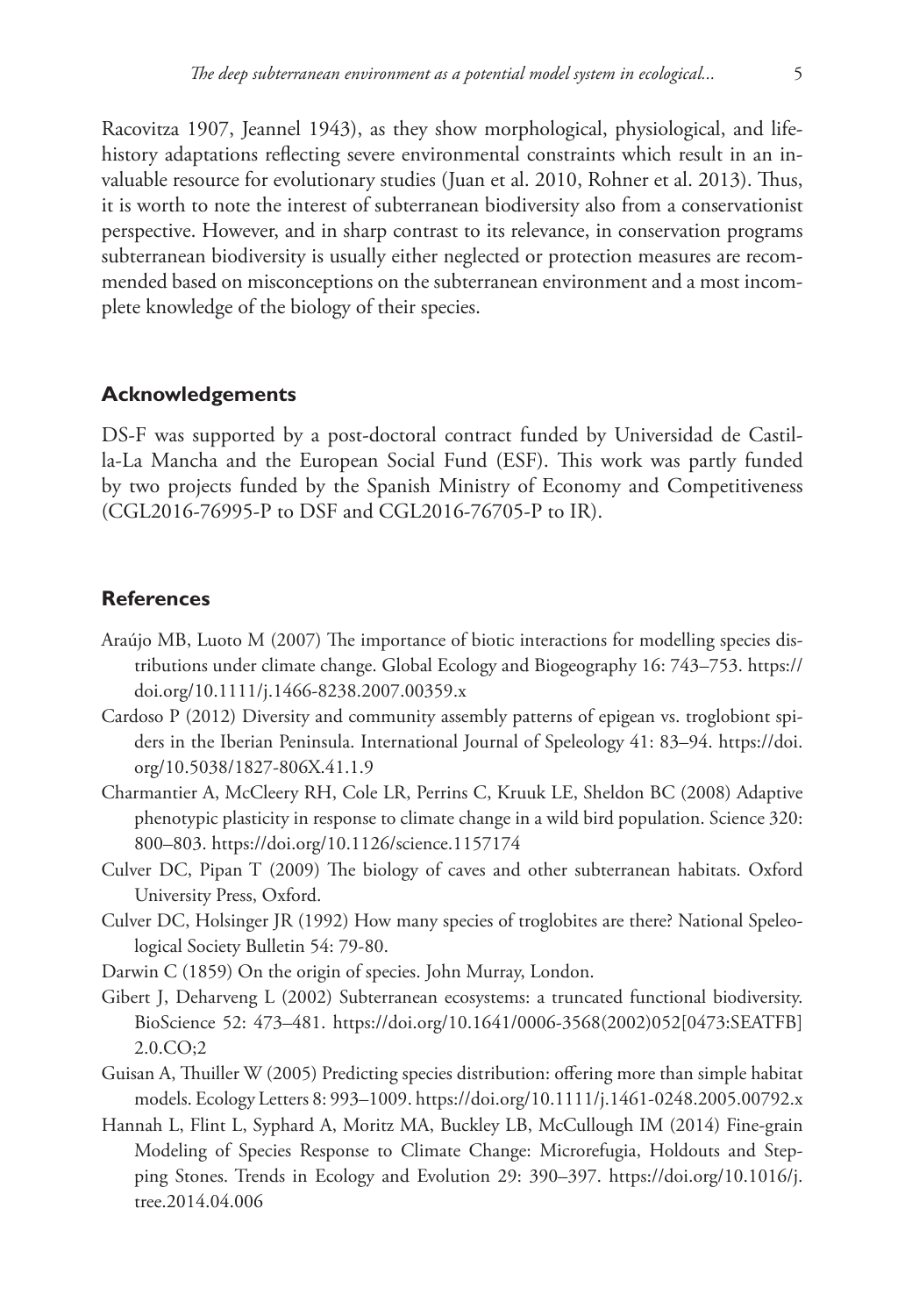- Hijmans RJ, Cameron SE, Parra JL, Jones PG, Jarvis A (2005) Very high resolution interpolated climate surfaces for global land areas. International Journal of Climatology 25: 1965–1978.<https://doi.org/10.1002/joc.1276>
- Jeannel R (1926) Faune cavernicole de la France avec une étude des conditions d'existence dans le domaine souterrain. Encyclopédie Entomologique, Paul Lechevalier, Paris.
- Jeannel R (1943) Les fossiles vivants des cavernes. Gallimard, Paris.
- Jiménez-Valverde A, Lobo JM, Hortal J (2008) Not as good as they seem: the importance of concepts in species distribution modelling. Diversity and Distributions 14: 885–890. <https://doi.org/10.1111/j.1472-4642.2008.00496.x>
- Juan C, Guzik MT, Jaume D, Cooper SJ (2010) Evolution in caves: Darwin's 'wrecks of ancient life' in the molecular era. Molecular Ecology 19: 3865–3880. [https://doi.org/10.1111/](https://doi.org/10.1111/j.1365-294X.2010.04759.x) [j.1365-294X.2010.04759.x](https://doi.org/10.1111/j.1365-294X.2010.04759.x)
- Juberthie C, Decu V (1994) Structures et diversité du domaine souterrain; particularités des habitats et adaptations des espèces. In: Juberthie C, Decu V (Eds) Encyclopaedia Biospeleologica vol. 1. Société de Biospéologie, Moulis-Bucarest, 5–22.
- Klečková I, Konvička M, Klečka J (2014) Thermoregulation and microhabitat use in mountain butterflies of the genus Erebia: importance of fine-scale habitat heterogeneity. Journal of Thermal Biology 41: 50–58.<https://doi.org/10.1016/j.jtherbio.2014.02.002>
- Mammola S, Isaia M (2016) The ecological niche of a specialized subterranean spider. Invertebrate Biology 135: 20−30.<https://doi.org/10.1111/ivb.12113>
- Mammola S, Leroy B (in press) Applying species distribution models to caves and other subterranean habitats. Ecography.<https://doi.org/10.1111/ecog.03464>
- Mammola S, Goodacre SL, Isaia M (2017) Climate change may drive cave spiders to extinction. Ecography  $40: 1-10$ .
- Parmesan C (2006) Ecological and evolutionary responses to recent climate change. Annual Review of Ecology, Evolution, and Systematics 7: 637–669. [https://doi.org/10.1146/an](https://doi.org/10.1146/annurev.ecolsys.37.091305.110100)[nurev.ecolsys.37.091305.110100](https://doi.org/10.1146/annurev.ecolsys.37.091305.110100)
- Poulson TL, White WB (1969) The cave environment. Science 165: 971–981. [https://doi.](https://doi.org/10.1126/science.165.3897.971) [org/10.1126/science.165.3897.971](https://doi.org/10.1126/science.165.3897.971)
- Racovitza EG (1907) Essai sur les problèmes biospéologiques. Archives de Zoologie Expérimentale et Générale 4(6): 371–488.
- Rezende EL, Castañeda LE, Santos M (2014) Tolerance landscapes in thermal ecology. Functional Ecology 28: 799–809. <https://doi.org/10.1111/1365-2435.12268>
- Rizzo V, Sánchez-Fernández D, Alonso R, Pastor J, Ribera I (2017) Substratum karstificability, dispersal and genetic structure in a strictly subterranean beetle. Journal of Biogeography 44: 2527–2538.<https://doi.org/10.1111/jbi.13074>
- Rizzo V, Comas J, Fadrique F, Fresneda J, Ribera I (2013) Early Pliocene range expansion of a clade of subterranean Pyrenean beetles. Journal of Biogeography 40: 1861–1873. [https://](https://doi.org/10.1111/jbi.12139) [doi.org/10.1111/jbi.12139](https://doi.org/10.1111/jbi.12139)
- Rohner N, Jarosz DF, Kowalko JE, Yoshizawa MW, Jeffery R, Borowsky RL, Lindquist S, Tabin CJ (2013) Cryptic variation in morphological evolution: HSP90 as a capacitor for the adaptive loss of eyes in cavefish. Science 342: 1372–1375. [https://doi.org/10.1126/](https://doi.org/10.1126/science.1240276) [science.1240276](https://doi.org/10.1126/science.1240276)